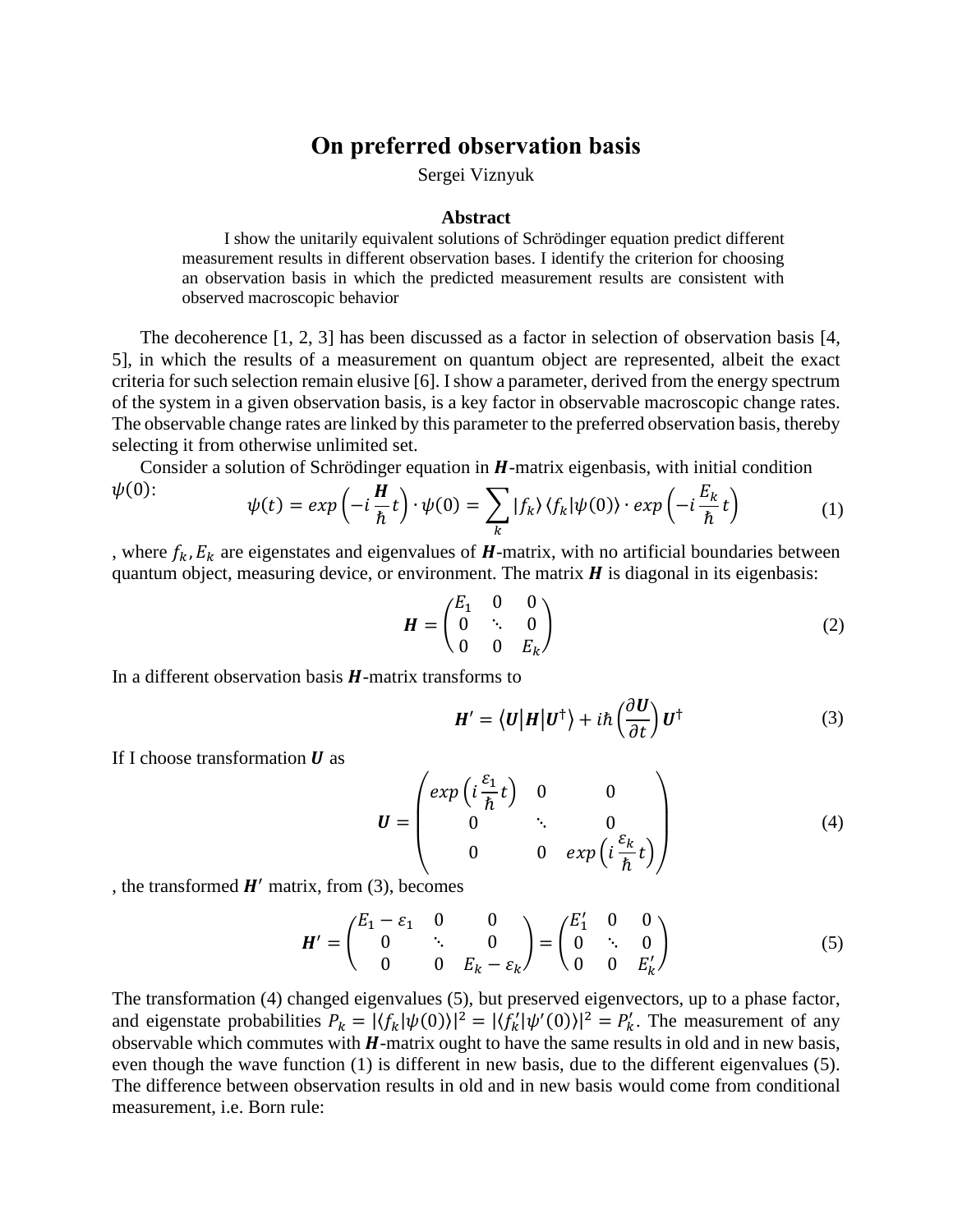$$
P(t) = |\langle \psi(t) | \psi(0) \rangle|^2 = \sum_{k,j} P_k P_j \cos\left(\frac{E_k - E_j}{\hbar} t\right) = \left\langle P \Big| \cos\left(\frac{E}{\hbar} t\right) \Big| P \right\rangle
$$
  

$$
\neq P'(t) = \left\langle P \Big| \cos\left(\frac{E'}{\hbar} t\right) \Big| P \right\rangle
$$
(6)

, where  $P = P_{\{k\}}$  is the eigenstate probabilities vector;  $E = E_{kj} = E_k - E_j$ ;  $E' = E'_{kj} = E'_k - E'_j$ . I have arrived to a situation when unitarily equivalent solutions of Schrödinger equation predict different measurement results (6). In a classical world, this would come to no surprise, as we know the state of an object looks different with respect to different reference frames. In particular, an object can be accelerating (i.e. changing its state) with respect to one reference frame, while being static in another. It is not the case with quantum object in a pure state (1), as the rate of change of pure state in any observation basis is zero [7]:

$$
\left[\frac{\partial P(t)}{\partial t}\right]_{t=0} = \left[\frac{\partial P'(t)}{\partial t}\right]_{t=0} = 0 \tag{7}
$$

The zero-change rate for a pure state of quantum object is expected, since the quantum object, prepared in a definite quantum state, in the absence of decoherence, will remain in pure state indefinitely. The different Born probabilities  $P(t)$  vs.  $P'(t)$  in (6) come not from a change in the state of the object but from a change in observation basis, linked to a change in macroscopic parameter  $t$ . In the absence of a change in the state of the object, there is no obvious choice of one observation basis over another.

It thus deems impossible to pick one observation basis over another, unless the change rate (7) is non-zero, and is consistent with classical observation. The non-zero change rate is the result of decoherence between constituent eigenstates. As has been reported elsewhere [8], the rate of change in object state is linked to  $E$ -matrix (above). The antisymmetric  $E$ -matrix has two non-zero purely imaginary eigenvalues which only differ in sign:

$$
\mathcal{E}_E = |eigenvalue(E)| \quad ; \qquad \qquad \mathcal{E}_E^2 = trace(E \cdot E^\dagger)/2 = -trace(E^2)/2 \qquad \qquad (8)
$$

The rate of change in object state, correlative with a change of abstract dimensionless macroscopic parameter  $t$ , is [8]: 2

$$
\lambda = -\left[\frac{\partial P(t)}{\partial t}\right]_{t=0} = \frac{\mathcal{E}_E^2}{h} \text{ (nats)}; \quad h = 1 \text{ (nats)}\tag{9}
$$

, where  $\mathcal{E}_E$ , h are in (nats). The expression for the change rate (9) takes a dimensional form if macroscopic parameter  $t$  is dimensional. E.g., if  $t$  is time  $(s)$ , the change rate is the *transition rate*:

$$
\lambda = \frac{\mathcal{E}_E^2 \tau}{h^2} \quad (nats/s)
$$
 (10)

, where  $\tau$  (*nats*  $\cdot$  *s*) is a characteristic decoherence time;  $\mathcal{E}_E$  is in joules (*J*), and *h* is in (*J*  $\cdot$  *s*). The expression (10) for transition rate, containing  $\mathcal{E}_E^2$  in one form or another, is present in a number of QM artifacts, from Fermi's golden rule [9], to Planck's radiation law [10], to the predicted gravityinduced decay [11].

The  $\mathcal{E}_E^2$  factor must be ubiquitous to any observable macroscopic change rate. The observation basis, in which the value of  $\mathcal{E}_E^2$  factor, derived from **E**-matrix, is consistent with observed macroscopic change rate, is the *preferred basis*.

The follow up question maybe asked, if it is the choice of observation basis which determines the change rate, or is it the change rate which determines the observation basis. There might not